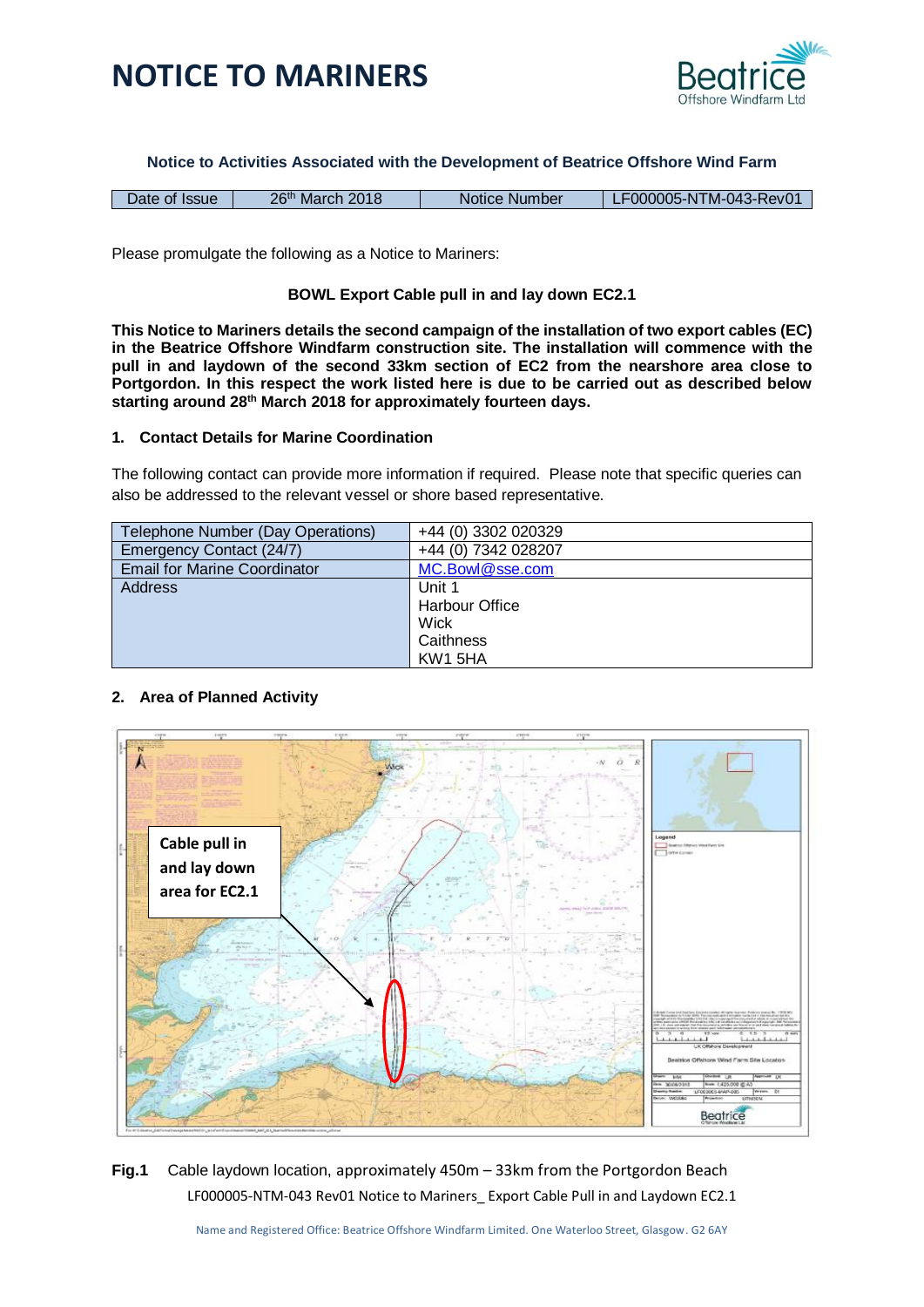

| Approximate location of cable pull in<br>end EC2.1 near shore | Latitude WGS84 | <b>Longitude WGS84</b> |
|---------------------------------------------------------------|----------------|------------------------|
| KP 0.450 on EC2                                               | 57° 40.143'N   | 003°02.655'W           |
| Approximate location of cable laydown<br>end EC2.1            | Latitude WGS84 | Longitude WGS84        |
| KP 33 on EC2                                                  | 57° 57.598'N   | 003°02.661'W           |

## **3. Activity Description**

On behalf of BOWL, Nexans Norway AS using the cable laying vessel Skagerrak will pull-in Export Cable 2.1 and lay the cable to KP33. The work will commence with preparatory work consisting of:

• Preparation of the cable pull in pipe entrance by a work boat (deployed from Skagerrak) at approximately 450m North of the landfall. This includes recovering the end of a wire from a land based winch and marking with a buoy.

• Prelay survey by the Skagerrak from KP4.5 to KP10

The vessel will commence the cable lay at the nearshore end, where the cable will be deployed onto floats while the vessel is positioned around 1-1.5km North of landfall. As the cable is fed out, it will be tendered by small work boats (deployed from the Skagerrak) and lead towards the cable pull-in pipe.

The end of the cable will be connected to the end of the land based winch via the pull-in pipe and the cable will then be pulled through the pipe to the onshore jointing location (approximately 560m from the pipe entrance). At this point there will be approximately 1-1.5km of cable floating on the sea surface. This will represent a particular hazard to any vessels and to the cable at this stage of the operation.



## **Fig 2.** Detail of PE pipe and float rig at shore pull in location KP 0.450

Once the pull-in is complete, the cable floats will be removed working from the pull-in pipe entrance towards the Skagerrak thereby laying the cable on the seabed along the pre-prepared cable route. The cable will remain exposed on the seabed.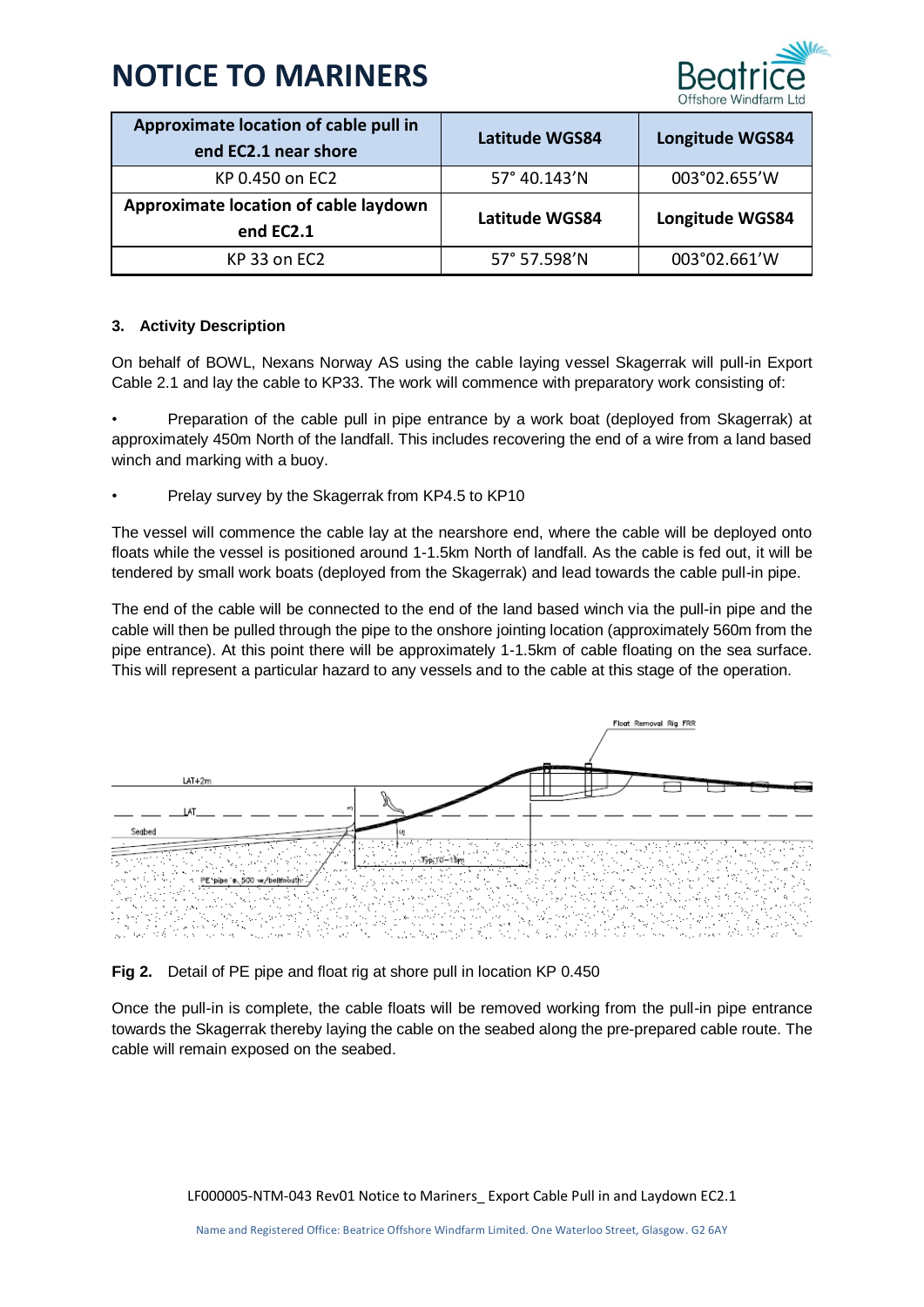



**Fig 3** Cable being floated ashore from CLV Skagerrak

### **4. Vessels Associated with the Activity**

| <b>Skagerrak</b>                                     |                                                                                                                   |  |
|------------------------------------------------------|-------------------------------------------------------------------------------------------------------------------|--|
| <b>General Description and</b><br><b>Dimensions:</b> | Cable Layer L:99.75m / B:35.41m                                                                                   |  |
| <b>Call Sign:</b>                                    | <b>LCEK</b>                                                                                                       |  |
| <b>MMSI:</b>                                         | 257253000                                                                                                         |  |
| <b>Onshore Representative:</b>                       | Øyvind Haug<br><b>BEATRICE Installation Engineering Manager</b><br>Mob: +47 916 27 674<br>Office: +47 22 88 65 09 |  |
|                                                      |                                                                                                                   |  |

LF000005-NTM-043 Rev01 Notice to Mariners\_ Export Cable Pull in and Laydown EC2.1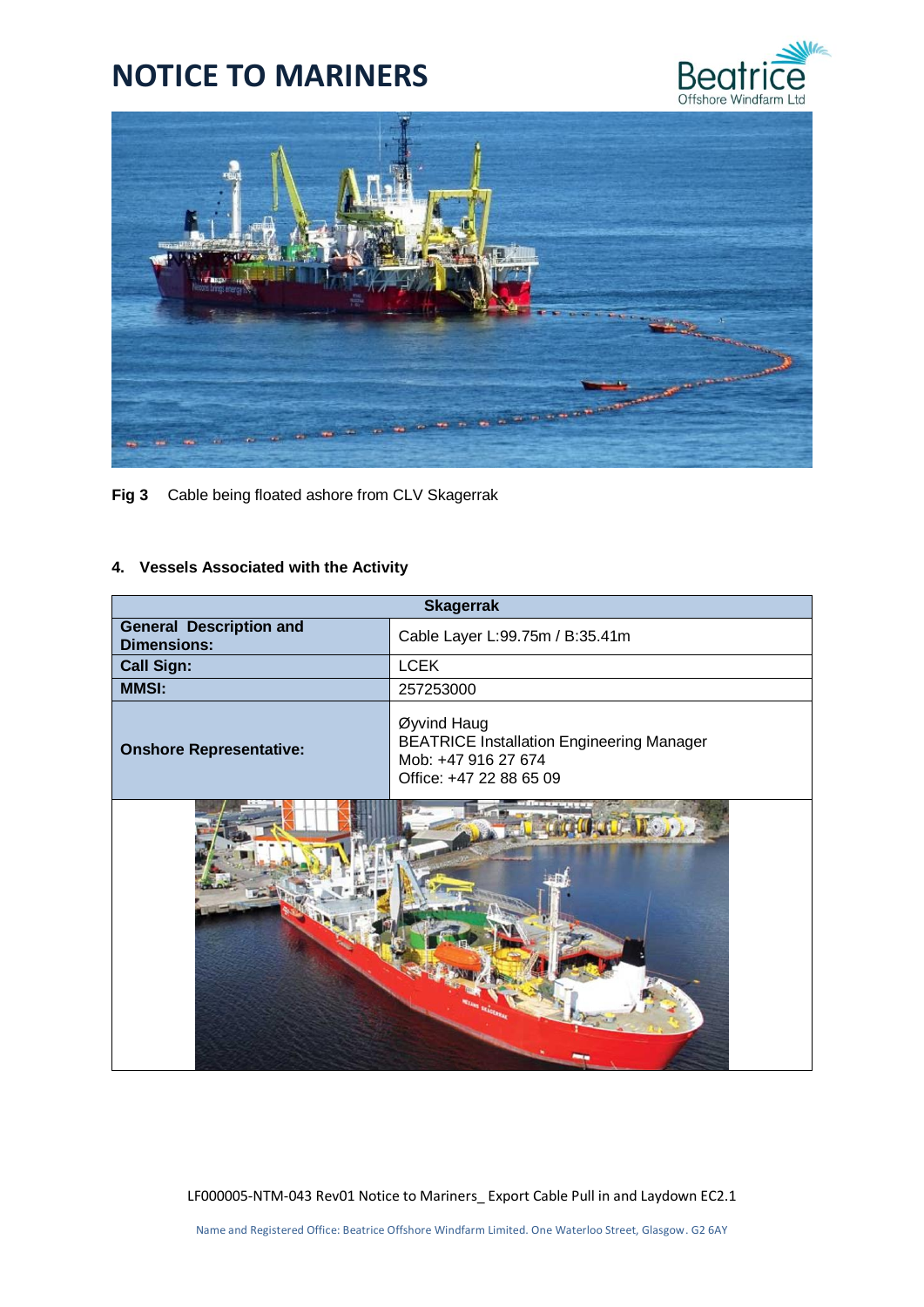

| <b>DSV Aramis</b>                          |                                                                                                                      |  |
|--------------------------------------------|----------------------------------------------------------------------------------------------------------------------|--|
| <b>General Description and Dimensions:</b> | Aluminium Workboat; 15.7m, 4.95m 0.80m                                                                               |  |
| <b>Call Sign:</b>                          | <b>LDEH</b>                                                                                                          |  |
| <b>MMSI:</b>                               | 257167000                                                                                                            |  |
| <b>Onshore Representative:</b>             | Øyvind Haug<br><b>BEATRICE Installation Engineering</b><br>Manager<br>Mob: +47 916 27 674<br>Office: +47 22 88 65 09 |  |
| <b>AGDER DYKK AS</b>                       |                                                                                                                      |  |

## **5. Crew transfers**

Several (5-8) small work boats will be deployed from the Skagerrak to assist with the cable lay. The crews will transfer from the Skagerrak to the work boats.

Crew changes may be made using the DSV Aramis as a CTV using the purpose built crew transfer ladder on the Skagerrak.

### **6. Adverse Weather Conditions**

The most weather sensitive operations are closest to the shore. Those operations will be performed first and require a suitable weather window to complete (i.e. they shall not be started if the weather outlook does not allow completion of the nearshore float out works). Should adverse weather occur during the laying, the Skagerrak will cease cable lay and hold position until suitable working weather returns.

| <b>Weather limit</b> | <b>Shore end Floating</b> | <b>Work boat</b> | Laying           |
|----------------------|---------------------------|------------------|------------------|
| Max Wind speed       | $8 \text{ m/s}$           | $8 \text{ m/s}$  | $15 \text{ m/s}$ |
| Max Wave Height, Hs  | 1m                        | 1 m              | 3 m              |

The operational limits for the Skagerrak are listed in below table:

### **7. General Safety Advice**

All vessels engaged in the construction activity will exhibit appropriate lights and shapes prescribed by the International Regulations for Preventing Collisions at Sea; relative to their operations. All vessels engaged in the activity will also transmit an Automatic Identification System (AIS) message.

Use of Safety Zones within the Beatrice Offshore Windfarm Construction Area:

LF000005-NTM-043 Rev01 Notice to Mariners\_ Export Cable Pull in and Laydown EC2.1